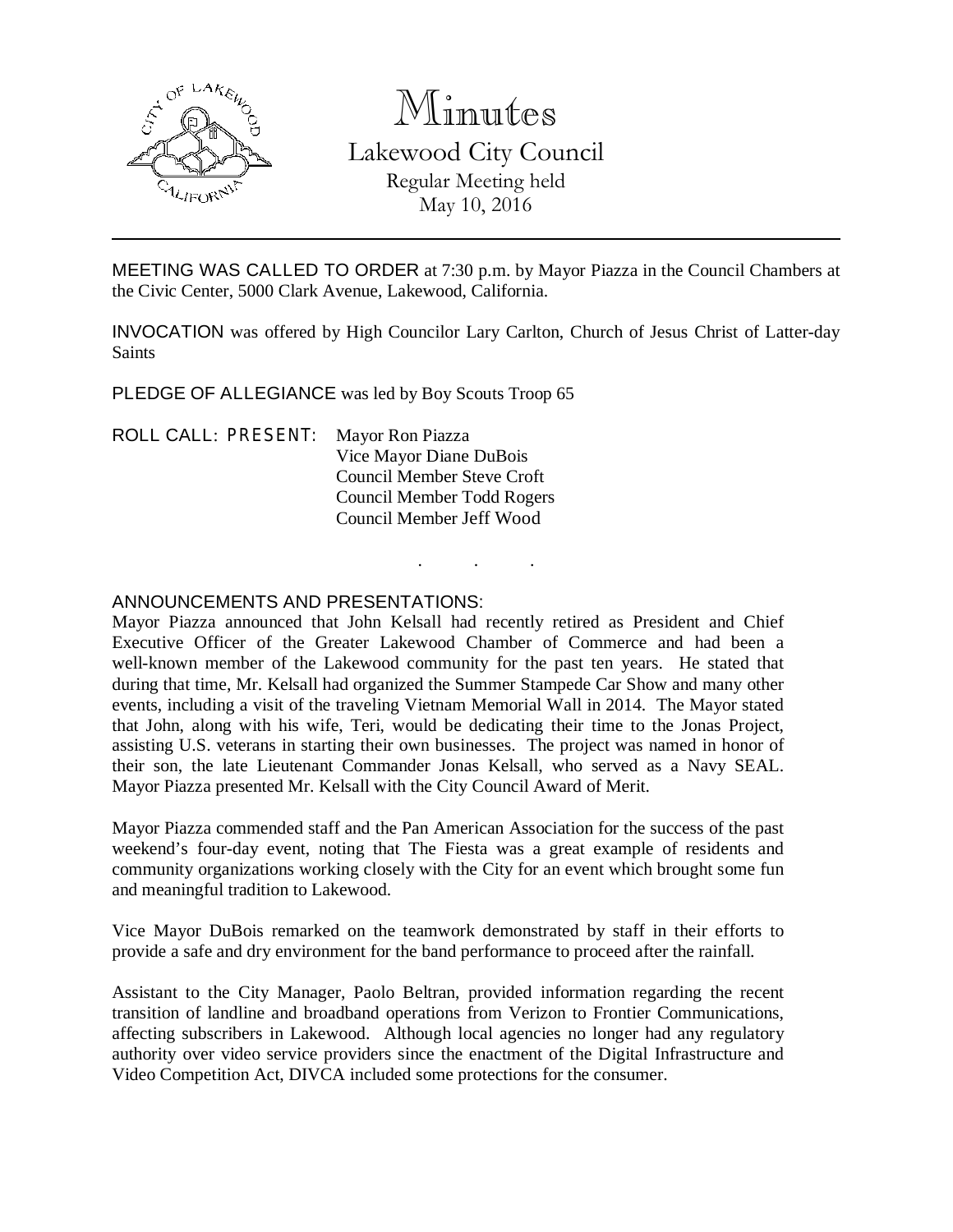#### ANNOUNCEMENTS AND PRESENTATIONS: - Continued

Some of the Frontier service issues ranged from slow Internet speeds, missing channels and Video On Demand content, and complete service outages. Mr. Beltran encouraged Lakewood residents still experiencing issues with Frontier to escalate their complaints to the Office of the President. Due to the extensive issues that California Frontier customers had been facing since the transition, state lawmakers were getting involved. Assembly Member Mike Gatto, chairman of the Assembly Utilities and Commerce Committee, would be holding a public hearing on May 18th in Sacramento and Assembly Member Patrick O'Donnell was hosting a town hall meeting on May 14th in Long Beach. Staff had also been working with staff at the office of Assembly Speaker Anthony Rendon, in coordinating with the Public Utilities Commission, to provide an update at the next City Council meeting.

Council Member Rogers stated that he had been experiencing telephone and cable service interruptions as well and noted that despite having no authority over them that Frontier would be held accountable in other ways.

. . .

#### ROUTINE ITEMS:

VICE MAYOR DUBOIS MOVED AND COUNCIL MEMBER WOOD SECONDED TO APPROVE ROUTINE ITEMS 1 THROUGH 7.

- RI-1 Approval of Minutes of the Meeting held April 26, 2016
- RI-2 Approval of Personnel Transactions
- RI-3 Approval of Registers of Demands
- RI-4 RESOLUTION NO. 2016-17; A RESOLUTION OF THE CITY COUNCIL OF THE CITY OF LAKEWOOD DIRECTING THE PREPARATION OF A REPORT OF DELINQUENT FEES FOR GARBAGE, WASTE AND REFUSE COLLECTION AND DISPOSAL WITHIN THE CITY OF LAKEWOOD, AND SETTING A PUBLIC HEARING THEREON FOR JULY 26, 2016
- RI-5 RESOLUTION NO. 2016-18; A RESOLUTION OF THE CITY COUNCIL OF THE CITY OF LAKEWOOD AMENDING RESOLUTION NO. 92-36 PERTAINING TO THE LOW-INCOME EXEMPTION OF THE UTILITY USERS TAX
- RI-6 RESOLUTION NO. 2016-19; A RESOLUTION OF THE CITY COUNCIL OF THE CITY OF LAKEWOOD ESTABLISHING A HARDSHIP WAIVER FROM ONE OF THE REQUIREMENTS FOR AN ADMINISTRATIVE HEARING REGARDING AN ADMINISTRATIVE OR PARKING CITATION
- RI-7 RESOLUTION NO. 2016-20; A RESOLUTION OF THE CITY COUNCIL OF THE CITY OF LAKEWOOD ADDING A JOB CLASSIFICATION AND AMENDING EXISTING PAY RATE IN ATTACHMENT B OF RESOLUTION NO. 2014-27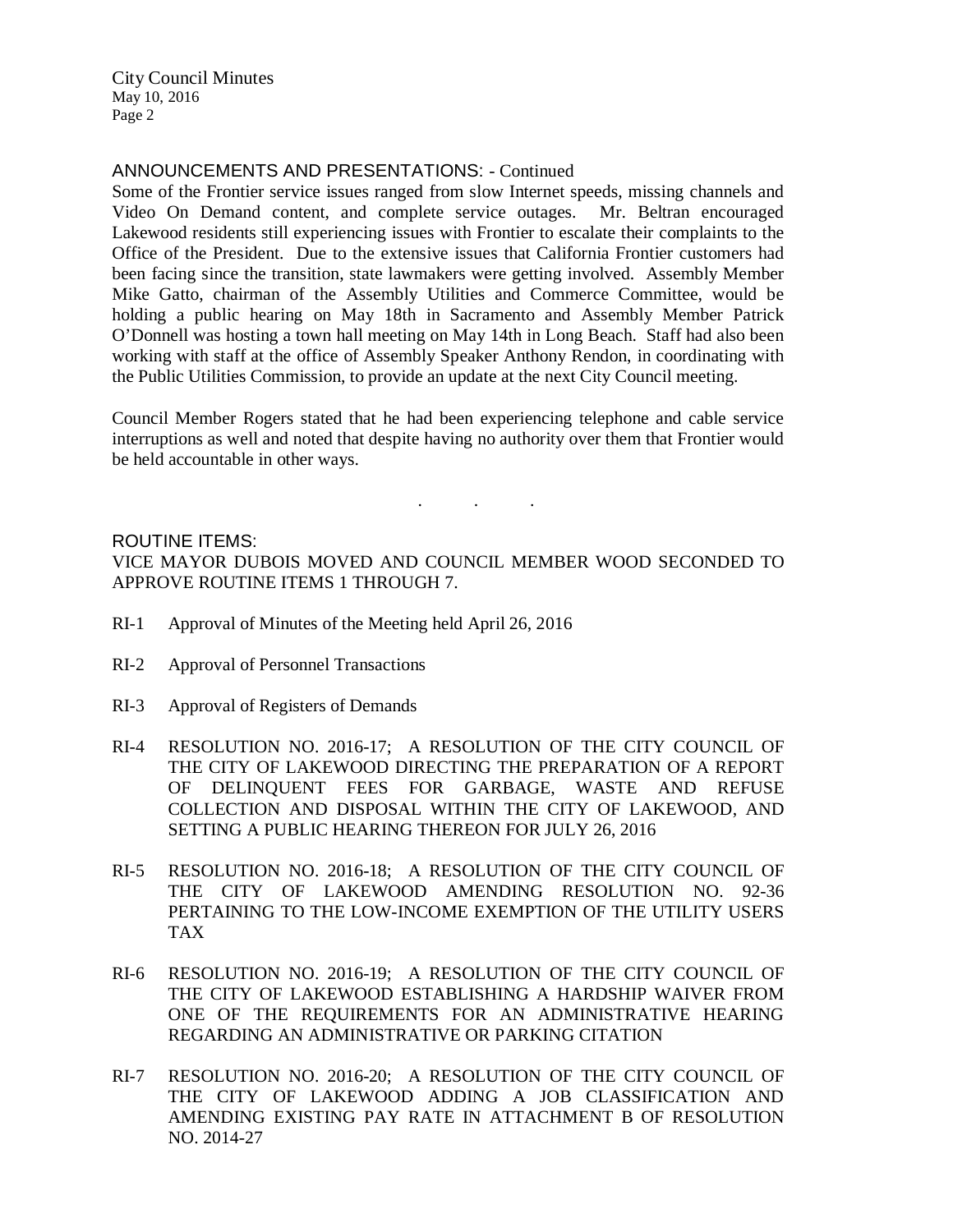ROUTINE ITEMS: - Continued UPON ROLL CALL VOTE, THE MOTION WAS APPROVED:

AYES: COUNCIL MEMBERS: Croft, DuBois, Rogers, Wood and Piazza NAYS: COUNCIL MEMBERS: None

#### 1.1 • COMMUNITY DEVELOPMENT BLOCK GRANT 2016-17 ACTION PLAN

. . .

Sonia Southwell, Director of Community Development, displayed slides and made a presentation based on the report in the agenda. She stated that to be eligible to receive funding from the U.S. Department of Housing and Urban Development under the Community Development Block Grant Program, the City was required to submit a Consolidated Plan and an Annual Action Plan. Ms. Southwell outlined the proposed activities as described in the Action Plan, which provided for Public Services, Community Conservation, Fair Housing and Public Facility Improvements, noting that the estimated allocation for fiscal year 2016-2017 was \$529,085 and that projects for the year ahead included partial funding of the code enforcement program, fair housing services, funding for public services and improvements to the Burns Community Center. She concluded by stating that staff recommended the City Council conduct a public hearing to receive comments on the proposed Action Plan and following the public hearing, approve the FY 2016-2017 Action Plan and authorize the City Manager to submit the CDBG funding application along with the required CDBG certifications to HUD by May 15, 2016.

Mayor Piazza opened the public hearing at 7:55 p.m. and called for anyone in the audience wishing to address the City Council on this matter. There was no response.

COUNCIL MEMBER ROGERS MOVED AND VICE MAYOR DUBOIS SECONDED TO APPROVE STAFF'S RECOMMENDATIONS. UPON ROLL CALL VOTE, THE MOTION WAS APPROVED:

. . .

AYES: COUNCIL MEMBERS: Croft, DuBois, Rogers, Wood and Piazza NAYS: COUNCIL MEMBERS: None

#### 3.1 • MEMORIAL DAY CEREMONY PREVIEW

Public Information Officer Bill Grady displayed slides and gave a presentation on the upcoming ceremony planned for Memorial Day at Del Valle Park Veterans Memorial Plaza. He noted that staff had worked closely with local veterans' groups in planning for the event, which would include recognition of all veterans in attendance at the event; a presentation of the colors by the Lakewood High School Junior ROTC; live performance of patriotic music; and a reading of the poem, "The Boys of Del Valle Park" by Lakewood High School baseball coach, Spud O'Neil as written by Lakewood resident, Dennis Lander, both of whom were Vietnam veterans. Also, included in the event were addresses from a Lakewood High School JROTC cadet and keynote speaker U.S. Congresswoman Linda Sanchez; the placing of memorial wreaths; a roll call of Lakewood's fallen; a new commemorative pin; and the introduction of a veterans history project. He noted that since the installation of two thousand bricks from last Memorial Day, five hundred additional bricks had been installed.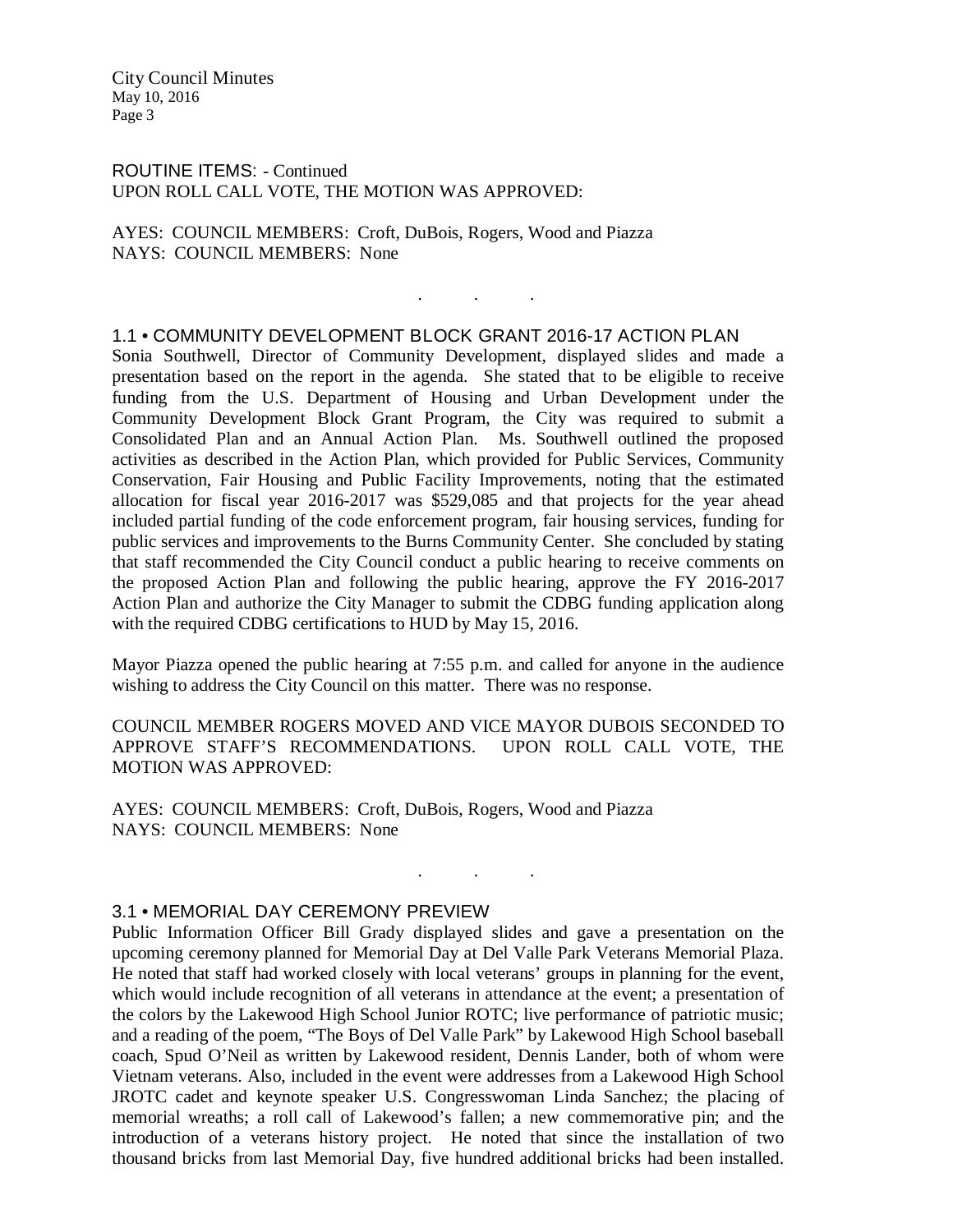#### 3.1 • MEMORIAL DAY CEREMONY PREVIEW - Continued

Mr. Grady confirmed for Council Member Croft that a directory would be available to assist people with locating their bricks.

. . .

#### SUCCESSOR AGENCY ACTIONS

1. Approval of Register of Demands COUNCIL MEMBER WOOD MOVED AND COUNCIL MEMBER CROFT SECONDED TO APPROVE THE REGISTER OF DEMANDS. UPON ROLL CALL VOTE, THE MOTION WAS APPROVED:

AYES: COUNCIL MEMBERS: Croft, DuBois, Rogers, Wood and Piazza NAYS: COUNCIL MEMBERS: None

## . . .

#### SUCCESSOR HOUSING ACTIONS

1. Approval of Register of Demands COUNCIL MEMBER CROFT MOVED AND COUNCIL MEMBER ROGERS SECONDED TO APPROVE THE REGISTER OF DEMANDS. UPON ROLL CALL VOTE, THE MOTION WAS APPROVED:

AYES: COUNCIL MEMBERS: Croft, DuBois, Rogers, Wood and Piazza NAYS: COUNCIL MEMBERS: None

#### ORAL COMMUNICATIONS:

Virginia Baxter, Long Beach Community College District Trustee, Area 5, addressed the City Council urging support for Measure LB, a bond measure for classroom improvements, repairs and upgrades to LBCC's two campuses.

. . .

Bob Logan spoke regarding the enforcement of canopy structures violations.

#### . . .

#### CLOSED SESSION:

At 8:12 p.m., Mayor Piazza announced that the City Council would recess to a closed session.

CONFERENCE WITH LABOR NEGOTIATORS – Pursuant to Govt. Code §54957.6 Designated Representative: City Manager Howard Chambers Employee Organization: Lakewood City Employees' Association

At 8:44 p.m., the City Council reconvened with all members present. No action was taken.

. . .